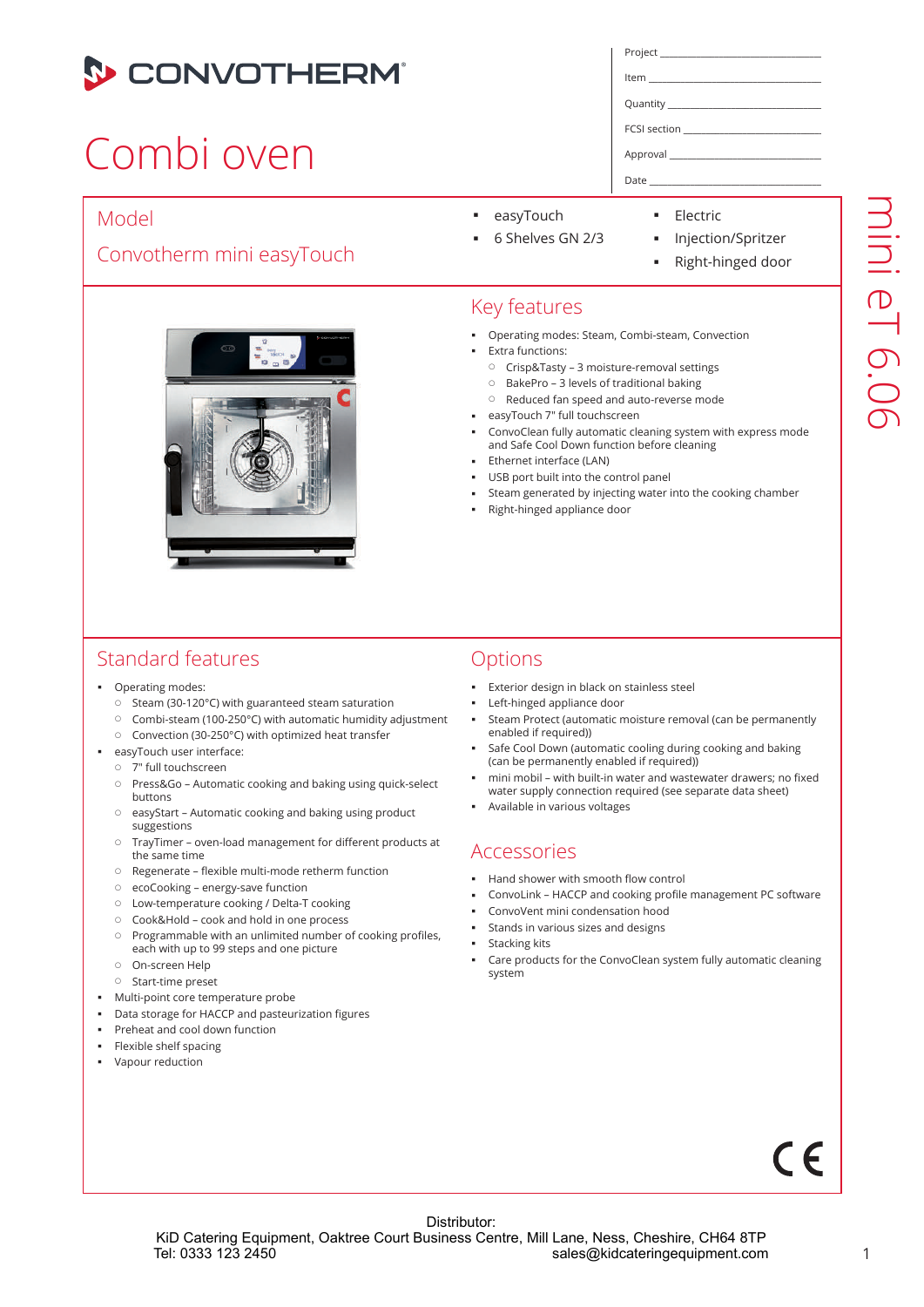

Weights

Views

### Front view



#### View from above with wall clearances



#### Dimensions and weights

| Dimensions including packaging              |                    |
|---------------------------------------------|--------------------|
| Width x Height x Depth                      | 580 x 830 x 740 mm |
| Weight                                      |                    |
| Empty weight without packaging              | 46 kg              |
| Weight of packaging                         | 12 kg              |
| Safety clearances*                          |                    |
| Rear                                        | $50 \text{ mm}$    |
| Right                                       | $50 \text{ mm}$    |
| Left (larger gap recommended for servicing) | $50 \text{ mm}$    |
| $Top**$                                     | $500 \text{ mm}$   |

\* Minimum distance from heat sources: 500 mm.

\*\* Depends on type of air ventilation system and nature of ceiling.



#### Connection points



- A Water-supply connection (for water injection)
- B Water-supply connection (for cleaning)
- C Drain connection DN 40
- D Electrical connection
- E Equipotential bonding
- F Rinse-aid connection
- G Cleaning-agent connection
- H Air vent Ø 30 mm
- I Ventilation port Ø 43 mm
- M Safety overflow 60 mm x 20 mm

#### Installation instructions

Absolute tilt of unit in operation max. 2° (3.5%)

Distributor: KiD Catering Equipment, Oaktree Court Business Centre, Mill Lane, Ness, Cheshire, CH64 8TP<br>sales@kidcateringequipment.com sales@kidcateringequipment.com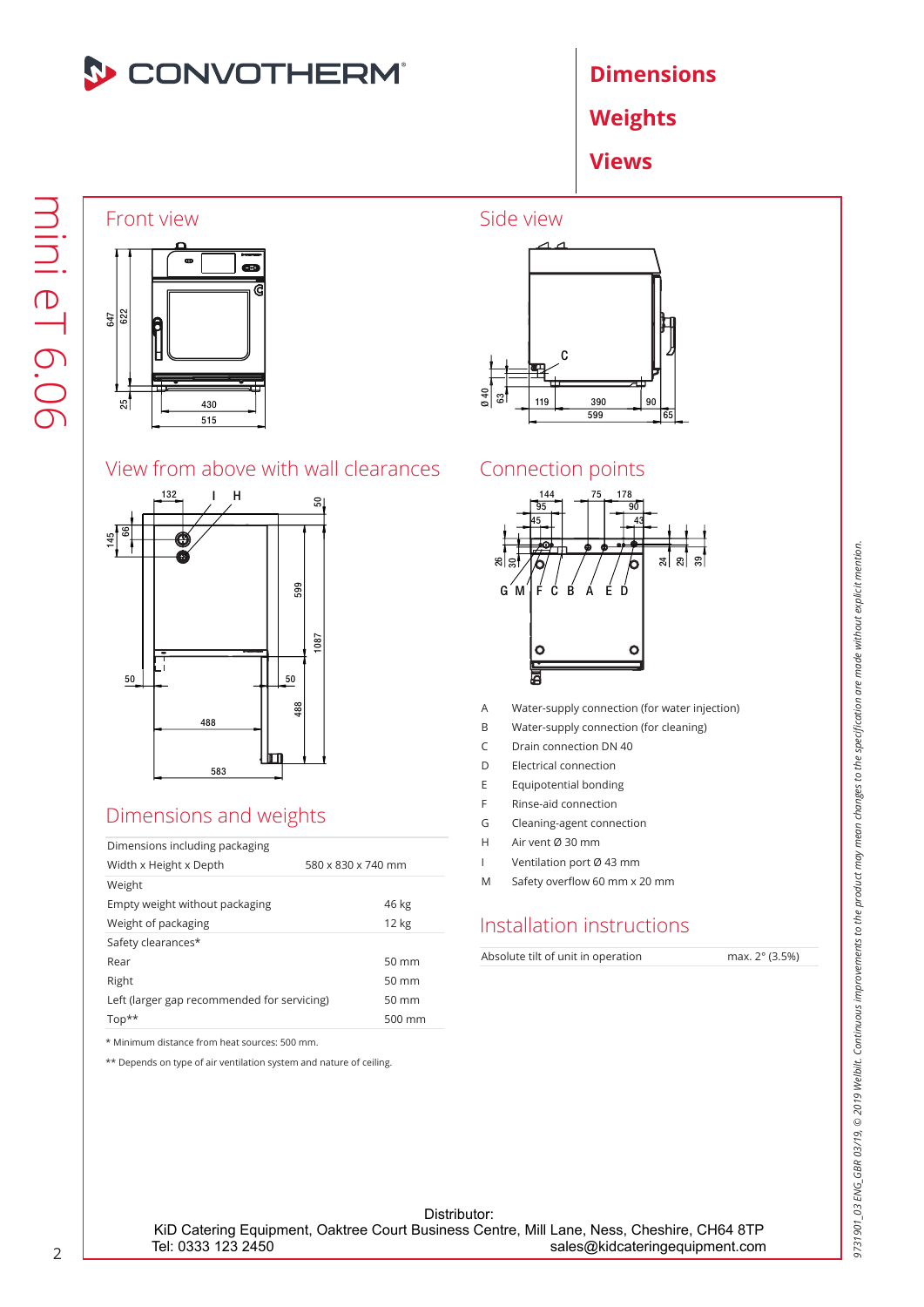

#### Loading capacity

| Max, number of food containers |                |
|--------------------------------|----------------|
| GN 2/3 depth 40 mm             | 6              |
| GN 2/3 depth 65 mm             | $\overline{4}$ |
| Plates max. Ø 28 cm,           | 4              |
| Maximum loading weight         |                |
| GN 1/1, per combi oven         | 13 kg          |
| GN 1/1, per shelf level        | 5 kg           |

#### Electrical supply

| 3N~400V 50/60Hz (3/N/PE)            |                   |
|-------------------------------------|-------------------|
| Rated power consumption             | 5.7 kW            |
| Convection power                    | 5.4 kW            |
| Motor power                         | $0.25$ kW         |
| Rated current                       | 11.8 A            |
| Fuse rating                         | 16A               |
| Recommended conductor cross-section | 5G <sub>2.5</sub> |
| 3~230V 50/60Hz (3/PE)               |                   |
| Rated power consumption             | 5.7 kW            |
| Convection power                    | 5.4 kW            |
| Motor power                         | $0.25$ kW         |
| Rated current                       | 23.5A             |
| Fuse rating                         | 25 A              |
| Recommended conductor cross-section | 4G4               |
| 1N~230V 50/60Hz (1/N/PE)            |                   |
| Rated power consumption             | 3.0 kW            |
| Convection power                    | 2.7 kW            |
| Motor power                         | 0.25 kW           |
| Rated current                       | 13.1A             |
| Fuse rating                         | 16 A              |
| Recommended conductor cross-section | 3G2.5             |
| 3~200V 50/60Hz (3/PE)               |                   |
| Rated power consumption             | 5.7 kW            |
| Convection power                    | 5.4 kW            |
| Motor power                         | $0.25$ kW         |
| Rated current                       | 17.1A             |
| Fuse rating                         | 20 A              |
| Recommended conductor cross-section | 5G2.5             |

### Loading Electrical supply

Water

#### Water connection

| Water supply                                |                                                        |
|---------------------------------------------|--------------------------------------------------------|
| Shut-off device                             | With EA (verifiable) check valve and<br>dirt filter    |
| Water supply                                | 2 x G 3/4", Fixed connection<br>recommended            |
| Flow pressure,<br>without ConvoClean system | 200 - 600 kPa (2 - 6 bar)                              |
| Flow pressure,<br>with ConvoClean system    | 300 - 600 kPa (3 - 6 bar)                              |
| Appliance drain                             |                                                        |
| Drain version                               | Fixed connection (recommended) or<br>funnel waste trap |
| Type                                        | DN 40                                                  |

#### Water quality

| Water-supply connection A* for water injection |                                                                                          |  |
|------------------------------------------------|------------------------------------------------------------------------------------------|--|
| General<br>requirements                        | Drinking water, typically soft water<br>(install water treatment system if<br>necessary) |  |
| General hardness                               | 4 - 7 °dh / 70 - 125 ppm /<br>$7 - 13$ °TH $/5 - 9$ °e                                   |  |
| Water connection B* for cleaning               |                                                                                          |  |
| General<br>requirements                        | Drinking water, typically hard water                                                     |  |
| General hardness                               | 4 - 20 °dh / 70 - 360 ppm /<br>7 - 35 °TH / 5 - 25 °e                                    |  |
|                                                |                                                                                          |  |
| Water-supply connections A, B*                 |                                                                                          |  |
| pH value                                       | $6.5 - 8.5$                                                                              |  |
| Cl <sup>-</sup> (chloride)                     | max. 60 mg/l                                                                             |  |
| Cl <sub>2</sub> (free chlorine)                | max. 0.2 mg/l                                                                            |  |
| $SO_4^2$ (sulphate)                            | max. 150 mg/l                                                                            |  |
| Fe (iron)                                      | max. 0.1 mg/l                                                                            |  |
| NH <sub>2</sub> Cl (monochloramine)            | max. $0.2 \text{ mg/l}$                                                                  |  |
| Temperature                                    | max. $40^{\circ}$ C                                                                      |  |

\* See diagram of connection points, page 2.

Distributor: KiD Catering Equipment, Oaktree Court Business Centre, Mill Lane, Ness, Cheshire, CH64 8TP<br>sales@kidcateringequipment.com sales@kidcateringequipment.com